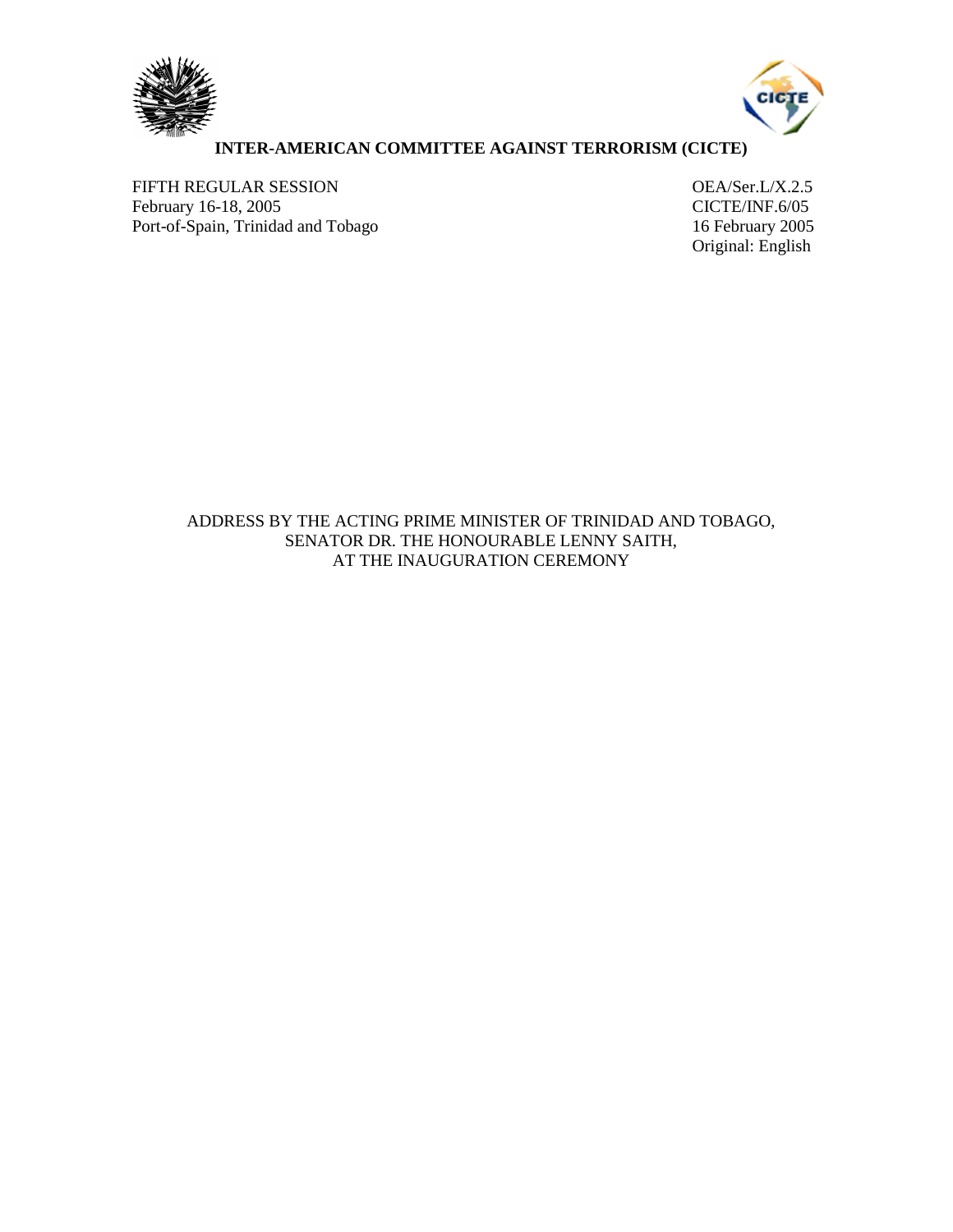## ADDRESS BY THE ACTING PRIME MINISTER OF TRINIDAD AND TOBAGO, SENATOR Dr. THE HONOURABLE LENNY SAITH, AT THE INAUGURATION CEREMONY

- **Mr.** Chairman:
- The Acting Minister of Foreign Affairs, Senator the Honourable Danny Montano;
- The Minister of National Security, Senator the Honourable Martin Joseph;
- $\ddot{\bullet}$  Ministerial colleagues;
- Dr. Elias Bluth, Chairman of the Inter-American Committee Against Terrorism;
- Ambassador Luigi Einaudi, Acting Secretary General of the Organization of American States:
- $\text{H}_{\text{non}}$  Honourable Ministers and Vice-Ministers;
- Your Worship, the Mayor of Port-of-Spain, Mr. Murchison Brown;
- **↓** Distinguished Heads of Delegation and Ambassadors;
- **Mr. Steven Monblatt, Secretary of CICTE;**
- **Members of the Diplomatic Corps;**
- $\blacksquare$  Members of the Media:
- **↓** Distinguished Ladies and Gentlemen:

I am pleased to represent the Prime Minister of Trinidad and Tobago, the Honourable Patrick Manning, at this Opening Ceremony. The Prime Minister is away from the Country on Official business, and sends his best wishes for a very successful meeting. I wish to join with previous speakers in welcoming you to this fifth Regular Session of the Inter- American Committee Against Terrorism (CICTE). Trinidad and Tobago is honoured to host this event; and we extend a special welcome to all visitors to our Country for this meeting. We hope that you do have a pleasant stay with us whilst you deal with the important issues on your agenda.

The Inter-American Committee against Terrorism was born out of the need to deal with the persistent threat of terrorism in our hemisphere. It is noteworthy that the Committee came into being even before the horrendous tragedy of September 11<sup>th</sup>, 2001. This fact speaks to the insight of those who promoted the formation of CICTE.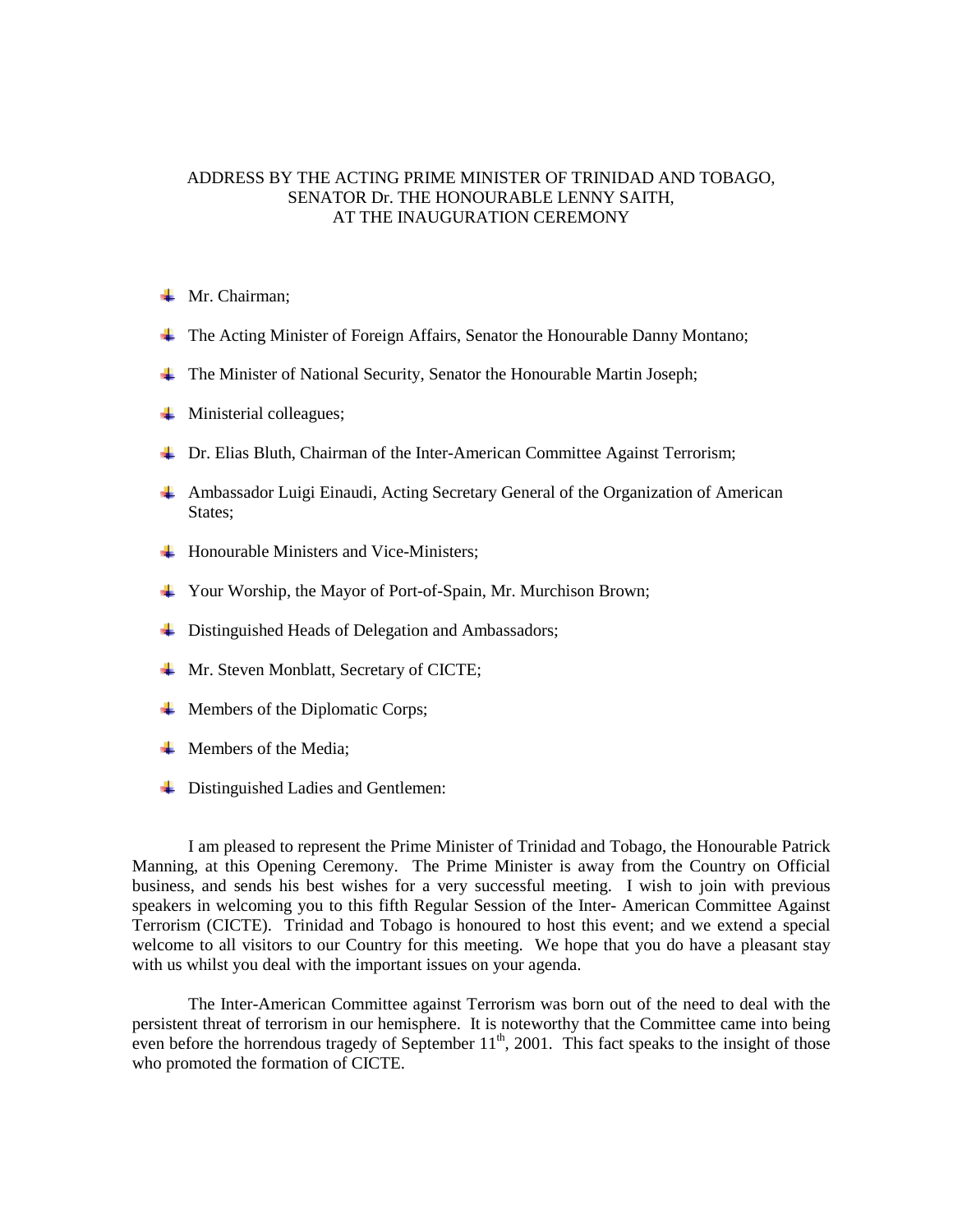Terrorism is a major problem facing the global community. The situation has undoubtedly become very acute in recent years, and hardly a day now passes when we do not witness the horrible destruction caused by terrorist activity in some part of the world. This underscores the importance of the effort by the Organisation of American States to engender collaboration among member countries in the fight against terrorist activity.

No country is immune from the threat of terrorism and none can effectively deal with this problem by itself. Terrorists are highly organised and they establish linkages across national borders in pursuit of their objectives. Inter-state cooperation is therefore absolutely necessary to deal with this problem.

Let us therefore enhance the exchange of information through our various relevant national authorities and through the establishment of a meaningful Inter-American data base on terrorism issues; let us enact appropriate counter-terrorism laws; let us fulfil our obligations under treaties and agreements to deal with terrorism; let us improve border cooperation and security measures; let us develop activities for training and crisis management in the event of a terrorist attack; and let us, in other words, fulfil the basic objectives of the Inter-American Committee Against Terrorism and do everything possible to improve our security in the face of this increasing threat.

But, let us also realise that terrorism does not exist in a vacuum. The terrorist believes he has a cause, whether it is political, social or religious. We might not always be able to persuade fanatics or the deeply misguided away from terrorist activity, but we have an inescapable obligation to ensure that, in the governance of our societies, we do nothing to provide a platform for terrorist activity. Human society is such that we might never succeed in completely avoiding the existence of disaffected groups and individuals. However, we must be unrelenting in our efforts to ensure that our societies are based on justice, the rule of law, equality of opportunity and that the respect for all fundamental human rights and freedoms. We must give terrorism no cause or opportunity for growth in our nations.

Our democracy must therefore run deep. None must feel marginalized or alienated. All voices must be heard; all views considered and the wealth of our countries must permeate all levels of our societies and so improve the lives of all our citizens. This, in the final analysis, is the best protection against the growth of violent challenges to the stability and security of our nations. Our countries must provide no breeding grounds for terrorist activity. That is the responsibility of democracy.

We must ensure that there are no recruits for terrorism in our countries. We must therefore focus on the youth. Through education and training, we must provide the opportunities for enlightenment, employment and empowerment. Poverty eradication must be high on our agenda and our communities must be so organised that they engender creativity and commitment instead of the destructive, anti-social behaviour on which terrorism breeds.

I therefore wish to suggest that, in addition to dealing with the basic objectives of the CICTE, all of which are indispensable to improving our security against terrorism, our nations must also consider the root causes of this nefarious activity and take steps to eliminate them. This would demand more meaningful hemispheric cooperation in areas other than security.